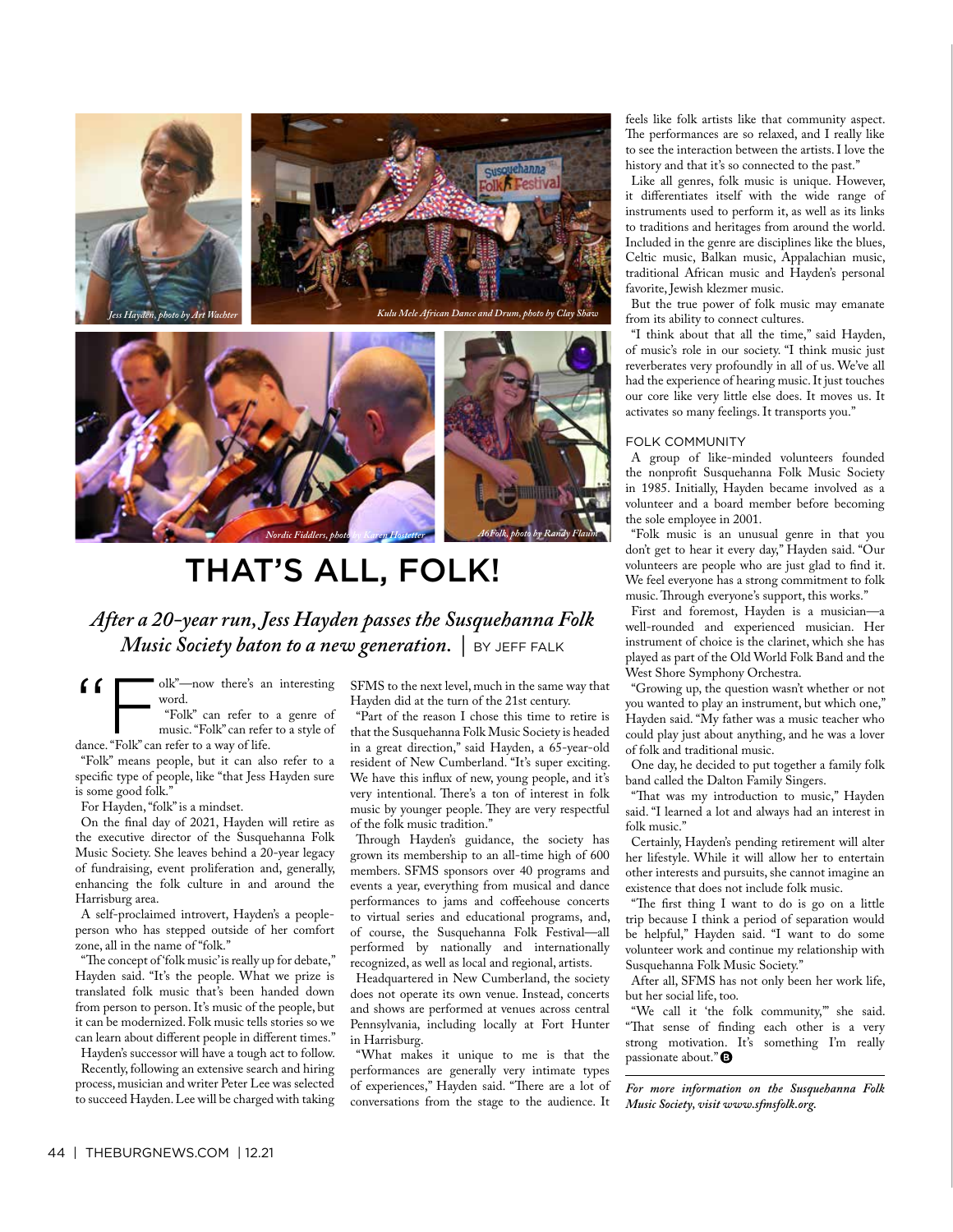### CHRISTKINDL, REKINDLED

*Mifinburg's annual German Christmas celebration is back, with schnitzel, strudel and song.*

BY STEPHANIE KALINA-METZGER

ou could say that Joannah McGregor is a Teutonophile.

The Mifflinburg resident met her husband on an airplane in India. He was Austrian, working as the export manager of a German company. This twist of fate took her to Germany, where she spent 20 happy years immersed in the culture before returning to her hometown.

"I learned that Mifinburg was looking for ideas to emphasize the town's German heritage," McGregor said. "A tour bus was going to be in the area, and they needed one more event to keep the bus in the area for an entire day."

McGregor ofered up the idea of a market that would replicate outdoor Christmas markets in Germany. The suggestion, she said, was met with skepticism. Town officials asked, "What vendors are going to stand there for three days and freeze?"

Determined, McGregor spent time explaining the popularity of the Christkindl Market in Germany. Eventually, she convinced the powers-that-be to give it a shot.

"It was like pulling teeth," she said.

Ultimately, she was given permission to close one block. "Now we're in our 32nd year and still going strong," she said. "Officials from Bethlehem, Pennsylvania showed up one year to get a few tips from us."

Each year, organizers choose a theme based upon a German or Austrian town. This year's theme is Cologne and the three kings, since the Cathedral of Cologne is said to house the bones of the three kings, she said.

McGregor will be onsite to give a talk about the theme and the traditions and history of Christkindl Market on each day of the three-day event, which is held this month.

"In the beginning, the townspeople would bake items or work on and sell a craft, and they discovered that, if they stood around a church, the people would buy something from them," said McGregor.

Today, the event spans two-and-a-half blocks and attracts 8,000 to 10,000 people each year.

#### FOOD & SONG

This year, the event will be comprised of 125 vendors. According to Matthew Wagner, Christkindl Market president, organizers begin planning the previous January.



*Mifinburg Christkindl Market*

#### "Half of our vendors will be artists, crafters and gift vendors, and the rest will sell food like strudel and schnitzel," he said.

He added that one church will serve a sauerkraut dinner with pork, mashed potatoes and bratwurst. Local firefighters will offer a new food item this year—German crepes.

Wagner, who is a retired band director, coordinates all the musical performances.

To kick off the event, children will participate in an opening parade on Thursday, Dec. 9, at 5 p.m., which will feature St. Nicholas, a high school band and other participants. On Friday evening, secondgraders will participate in a lantern parade.

Wagner said that the children will sing a traditional German lantern song derived from St. Martin's Day. St. Martin's Day is a religious observance in Germany that is popular with children and is dedicated to St. Martin of Tours to celebrate modesty and altruism. At the end of the parade, children will march onto a stage and sing Christmas carols.

Those who can't make it for the first two days needn't worry about missing a parade since a closing parade, featuring jolly old St. Nick, will take place as the event wraps up.

Wagner said that last year's cancellation led to great disappointment, from the children who looked forward to the annual event to the businesses in town.

"I am friends with a statistician who moved back to town, and he gathered the information from the businesses," he said. "He discovered that some make more in these three days than they do in a couple of months."

#### WHILE THERE

Attendees may want to explore additional attractions while in the area.

The Buggy Museum, located on 598 Green St., is known as the only intact 19th-century buggy factory. Guests can also tour the buggy-maker's family home, along with a carriage house and showroom flled with buggies and sleighs. Reindeer also will be on hand for children to enjoy.

The Frederick Gutelius House Museum, located on 432 Green St., also will be open during the event. The log house dates back to 1803 and was owned by the frst justice of the peace of Union County.

Finally, there's the Rusty Rail Brewing Co., where customers can enjoy food like pasta Alfredo, crab cakes, salads, fsh and chips, burgers and more. Rusty Rail's 15-barrel brewhouse turns out some 8,000 barrels of beer per year, in many diferent styles.

Wagner said that he looks forward to rekindling the spirit of Christkindl Market.

"The Christkindl Market board and community volunteers are excited to again bring the Mifinburg Christkindl Market to life as an important part of our community's Christmas celebration," he said.

*Mifinburg's Christkindl Market celebration takes place Dec. 9 to 11. To learn more, visit www.oldchristkindl.com.* 

*Photos courtesy of Mifinburg's Christkindl Market.*